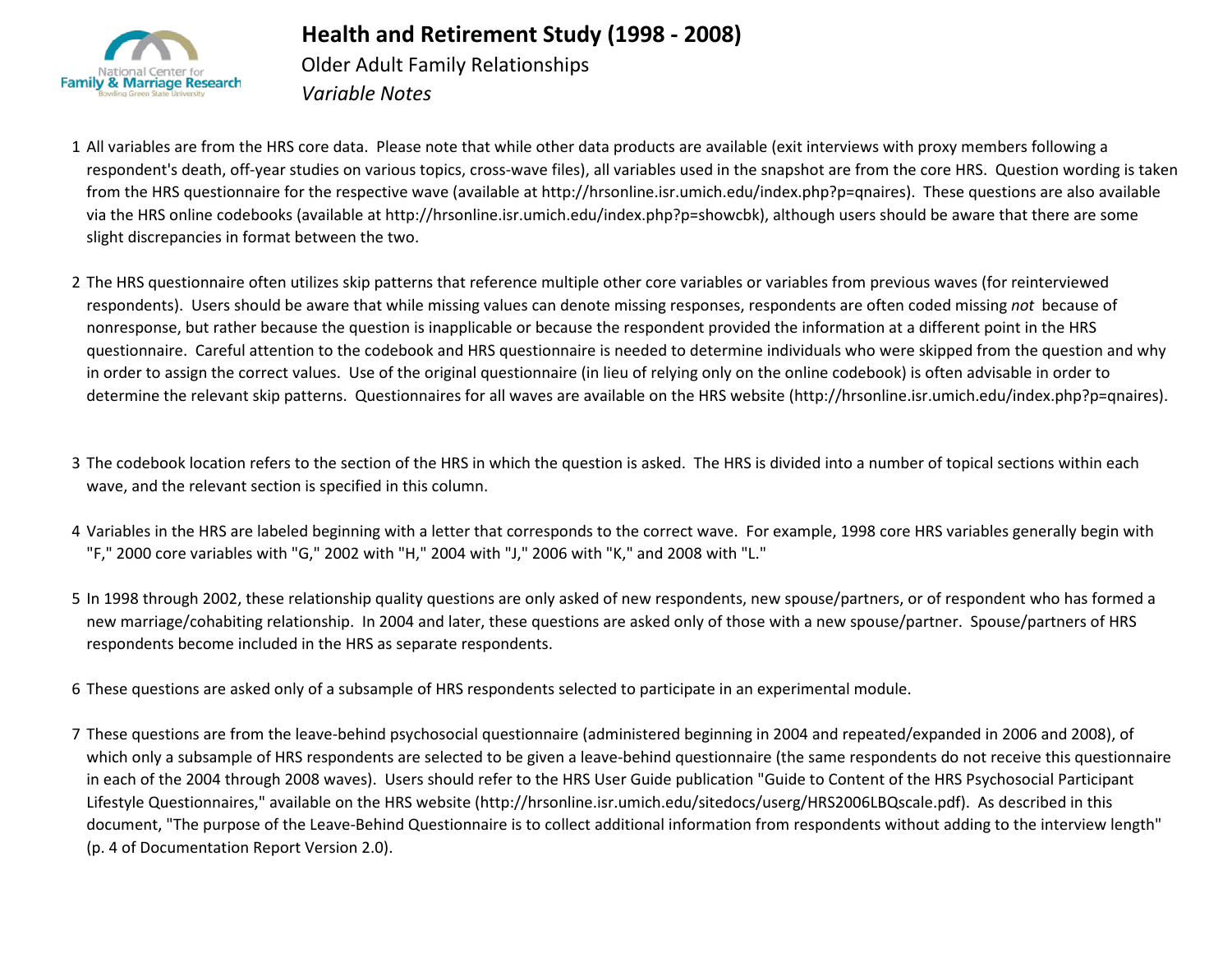- 8 This variable is a household-level variable answered only by the household's *coverscreen respondent.* For married/cohabiting respondents, in which both spouses/partners become part of the HRS, only one spouse/partner provided the coverscreen questionnaire information. In order to link this information to both spouses' individual records, users must merge the coverscreen respondent's information (from a household-level file) onto the individual record of the non-coverscreen respondent. After doing this, users must then be careful when recoding data to recognize that this information has been provided by his/her spouse/partner and code it accordingly. Clear instructions on conducting such a merge are available on the HRS website in the document "An Elementary Cookbook of Data Management using HRS Data with SPSS, SAS, and Stata Examples" (available at http://hrsonline.isr.umich.edu/sitedocs/dmgt/ElementaryCookbook.pdf).
- 9 This variable is a household-level variable answered only by the household's *family respondent.* For married/cohabiting respondents, both partners become part of the HRS, but only one provided family information. In order to link this information to both spouses' individual records, users must merge the family respondent's information (from a household-level file) onto the individual record of the non-family respondent. After doing this, users must then be careful when recoding data to recognize that this information has been provided by his/her spouse/partner and code it accordingly. Clear instructions on conducting such a merge are available on the HRS website in the document "An Elementary Cookbook of Data Management using HRS Data with SPSS, SAS, and Stata Examples" (available at http://hrsonline.isr.umich.edu/sitedocs/dmgt/ElementaryCookbook.pdf).
- 10 This variable is a household-level variable answered only by the household's *financial respondent.* For married/cohabiting respondents, both partners become part of the HRS, but only one provided some financial information. In order to link this information to both spouses' individual records, users must merge the financial respondent's information (from a household-level file) onto the individual record of the non-financial respondent. Clear instructions on conducting such a merge are available on the HRS website in the document "An Elementary Cookbook of Data Management using HRS Data with SPSS, SAS, and Stata Examples" (available at http://hrsonline.isr.umich.edu/sitedocs/dmgt/ElementaryCookbook.pdf).
- 11 These variables come from the Household-Member- and Child-Level Files: "These files contain information provided by the family respondent (sections PR, CS and D) or financial respondent (section J) about each household member or child of the respondent or the child of the respondent's spouse. The files contain one record for each household member or child" (taken directly from "Health and Retirement Study 1998: Data Description and Usage," Final Core Data Release Version 2, May 2003, Revised October 2003, p. 6). Note that when merging these files to an HRS respondent's record, careful attention must be paid to whether the respondent was the family respondent providing the information, or whether their spouse/partner provided the information (e.g., if the family respondent reports that the household member is their sister, then this would need to be recoded to sister-in-law when linking the record with the spouse/partner file).
- 12 These variables come from the Helper-Level File: "This file contains information provided by each respondent about help received from a helper other than the respondent's spouse or partner. A helper may be a person or organization who was reported by the respondent as providing help with ADLs or IADLs. If the helper is a child, the record contains information about the child and also about the child's spouse or partner, if any. The file contains one record for help received by the respondent from each helper or, if the helper is a married or partnered child, the helping couple" (taken directly from "Health and Retirement Study 1998: Data Description and Usage," Final Core Data Release Version 2, May 2003, Revised October 2003, p. 7).